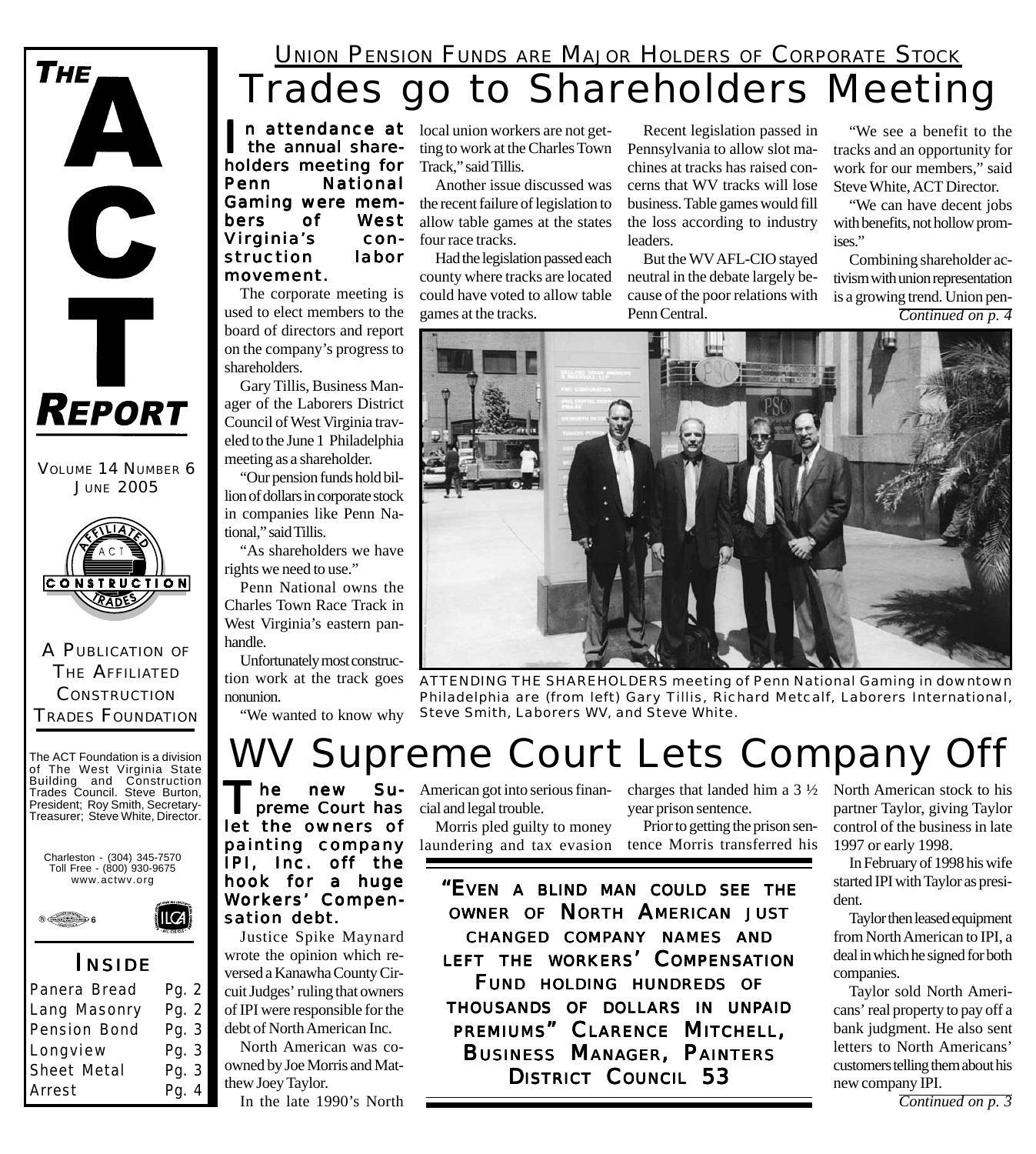## Statewide Pension Bond Vote Underway

The vote to allow the state of West Virginia to sell \$5.5 billion in bonds to refinance state pensions is underway.

Early voting has already begun as the final election day on June 25 approaches.

The effort, led by Governor Joe Manchin, aims to put the states financial house in order with a fixed payment plan to fund state pensions and stop the rising cost of interest charges.

If passed by voters the measure will allow the state to borrow up to \$5.5 billion, and convert the current escalating debt into one that has fixed payments.

Estimated savings this refinancing could bring are \$1.5 billion over 30 years."We are taking care of the bills we already owe," said Manchin. "We are not creating new debt."

Of course convincing the public that such a large bond issue is not new debt but a better financing method is not an easy task.

Governor Manchin has called on business, labor and education leaders to lead a public education effort in support of the measure.

The State Building Trades executive board voted to support the Governor and urge members to vote for the amendment.

Passage of the amendment will allow the state to better manage its

debt, and will not cause drastic budget cuts in other areas such as funding for the construction of infrastructure projects.

The WV AFL-CIO as well as Teacher and Public Employee



unions have also endorsed the effort along with the Chamber of Commerce and other business organizations.

However, there is opposition.

Don Blankenship, head of Massey Coal, has pledged to spend hundreds of thousands of dollars to defeat the measure.

According to the Manchin administration Blankenship is still upset over the recent raise in coal severance tax the Governor pushed through the legislature to pay off the unfunded workers compensation liability.

Blankenship orchestrated the defeat of Supreme Court Justice Warren McGraw last fall by spending more than \$5 million on a vicious attack ads.

Some have asked what protections there are to stop the legislature from getting the state in the same situation.

Sheet Metal

According to Gov. Manchin there are a number of protections built into the law to stop future Governors or the legislature from creating more debt.

• The benefit calculation structure for effected plans must be locked into place and cannot be increased while any bonds are outstanding.

• Any benefit increases that are granted must be paid for within ten years.

If approved the measure would allow the state to sell up to \$5.5 billion in bonds, but the decision to sell, and what portion of the allowed amount, would be made depending on interest rates available.

### Longview Files Federal Complaint Workers Re-Affiliate

**Longview Power**<br>has filed a complaint with the Federal Energy Regulatory Commission (FERC) against Allegheny Energy concerning the stalled negotiations over a transmission agreement.

In Longview's complaint they allege Allegheny's "intransigence and blatant violations" of FERC requirements have unfairly blocked the development of the \$1 billion coal fired plant in Monongalia County.

Longview needs to get power from their 600-megawatt unit onto nearby Fort Martin Substation transmission lines in order to sell their power on the wholesale market.

Since Allegheny owns the transmission lines, they are required to allow other power produces top access those lines without interference.

Allegheny has rejected the proposed path for new transmission lines claiming the line would "pose a threat to slope stability" of the right-of-way. They also claim an alternate route would cross a proposed ash landfill it may build in the future.

But Longview claims they have asked repeatedly for evidence to back up this claim of slope instability or current plans to build an ash landfill and have received nothing.

Instead, Longview argues, Allegheny is just trying to protect their economic interests by keeping competition away.

Longview also pointed to numerous documents where Allegheny had asked for compensation for the interconnect agreement, an apparent violation of current rules.

After pointing out Allegheny's request for up to \$9.5 million, Longview writes; "Allegheny is blatantly seeking to exploit its market power over interconnections of potential generation market competitors to its monopoly transmission system. In effect, Allegheny is holding Longview's interconnection hostage until Longview pays Allegheny's requested ransom."

Longview has asked FERC to Fast Track their complaint.

In a related event Allegheny has recently filed with the state Public Service Commission for permission to build new sulfur dioxide removal units, or scrubbers, at their Fort Martin Power Station. Legislation passed at this years legislative session allows companies like Allegheny to use approved rate increases as collateral for bond financing for such projects.

Allegheny has also filed a request for a rate increase to make use of the new legislation.

The \$400 million project, if approved, could start by the end of the year. But as in the Longview project, there are always many delays that are possible in such endeavors.

Allegheny has agreed to use local union building trades workers on the project.

All work at the Fort Martin site has historically been covered under a National Maintenance agreement.

**Members from<br>Metal Western Dig** Metal Workers Districts have approved contracts that re-affiliate them with ACT and the WV State Building Trades.

The Clarksburg, Parkersburg and Charleston Districts of Sheet Metal Workers Local 33 ratified their new contracts last month to become effective June 1.

At the beginning of the year Local 33 had to drop out of the State Building Trades because of financial problems.

The funding for State Building Trades dues came out of the local's treasury and because of a decline in work the local was faced with severe cutbacks.

The new contracts share the expense of dues between the members and the locals.

"We agreed to take 12 cents of wage increases and Local 33 agreed to pay three cents per hour to make up the 15 cents ACT/State Building Trades dues," said Dave Minor, Business Manager for the Clarksburg area.

The problem had been one of finances, not with the value of services received

"The State Building Trades and ACT are valuable tools for us," said Jim Black, Business Agent for the Charleston area.

"Their ability to take on political and legislative issues, as well as be active at the Public Service Commission or Health Care Authority on behalf of Sheet Metal Workers is important work that needs to be done."

With the re-affiliation of the three Sheet Metal Workers districts only the Wheeling area, the eastern panhandle and the Huntington area remain un-affiliated.

"We are pleased to have the Sheet Metal Workers from these three districts re-affiliate," said Roy Smith, Secretary-Treasurer of the State Building Trades.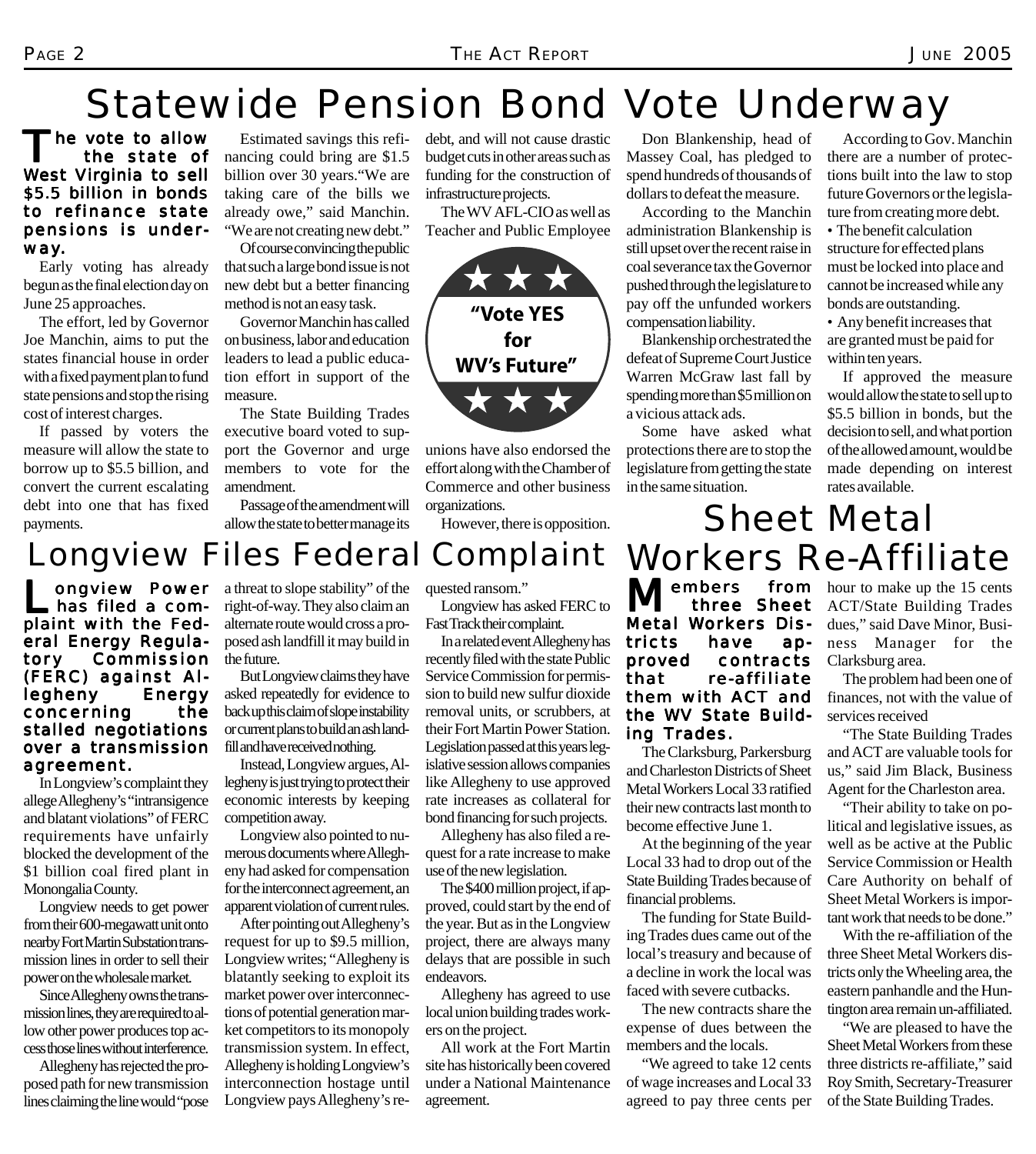# Panera Bread Goes Union

The owners of<br>Panera Bread have agreed to build all future stores in West Virginia with union carpenters and laborers.

The agreement came after members of both unions posted a huge banner in front of the construction project where a new Panera Bread store is being built in Charleston.

The message was simple - "Shame on Panera Bread."

The contractor building the project did not pay decent wages or have benefits.

Police were called at least three times in attempts to force the banner and union members off the site but they stood their ground.

"We got a lot of support from the public," said Scott Brewer, Service Representative for Carpenters Local 1207.

On May 18 the Carpenters took banners to Panera Bread stores at Morgantown and Clarksburg.

That's when they got a call from John Hass, construction manager for Covelli Enterprises.

"You're costing us money," said Hass. And that's what led to a deal.

Covelli Enterprises owns and operates Panera Bread and O'Charley's restaurants in the state.

In a May 20 letter to the Mid-Atlantic Regional Council of Carpenters Hass wrote "we agree to require that the contractors with whom we contract to build these [Panera Bread and O'Charley's] restaurants shall employ members of the [Carpenters and Laborers]."

The bannering campaign had gone on for a little more than a month and was having an affect.

"Bannering gets our message across to the public," said Dick Ullum, Assistant Executive Secretary for MARCC.

"We don't blame the worker and we don't blame the contractor, we just focus on the decision maker, the owner."

According to Ullum, Covelli plans to build 22 restaurants in West Virginia.

The company has already requested contractor lists for upcoming Huntington and Parkersburg stores.

#### Bricklayers and Laborers Protest Lang Masonry



*LETTING THE PUBLIC know about Lang Masonry and their poor record as an employer and contractor are members of the Bricklayers and Laborers unions in Parkersburg.*

*After protesting in front of an Old Navy project at the Grand Central Mall for the month of May the protest followed Lang to Pars Brain & Spine Institute's new office building in early June.*

*According to Bricklayer Organizer Steve Ruble, Lang Masonry doesn't pay decent wages and has substandard benefits.*

*Ruble is also passing out copies of an unfavorable report on Lang's performance at Frontier High School in Ohio.*

*The report, written by Engineering Diagnostics details pages of "Construction issues" that raise serious points regarding Lang's performance on the project.*

*"We believe in high quality work and decent pay with benefits," said Ruble. "We want the public to know Lang provides neither."*

### *Cour t*

#### *CONTINUED FROM P. 1*

Workers Compensation officials took these factors into consideration when they determined the control Taylor had over North American and IPI proved IPI was a successor company to North American.

IPI was sent a bill for \$865,486 to cover North American unpaid premiums which IPI protested.

A hearing examiner issued a decision in April of 2001 rejecting IPI's protest and agreed that IPI was the successor for North American.

The hearing examiner's decision was upheld by the Circuit Court of Kanawha County.

The case was then taken to the West Virginia Supreme Court of Appeals where it was overturned.

In the decision Justice Maynard focused on whether or not IPI acquired "substantial all" of North Americans' assets.

He concluded IPI didn't own North Americans' real estate, only had three former employees out of ten and since IPI had leased only 115 items of 182 owned by North American they had not acquired "substantially all" of North American.

"Even a blind man could see the owner of North American just changed company names and left the Workers' Compensation fund holding hundreds of thousands of dollars in unpaid premiums," said Clarence Mitchell, Business Manager of Painters District Council 53.

"As far as I'm concerned this new Supreme Court gave a green light to workers compensation cheaters."

The case illustrates the many real problems the Workers' Compensation fund has had

over the years. Contrary to public perception that workers have caused the Worker Compensation fund problems, the courts have often allowed company owners to avoid their Workers' Compensation debts.

Hundreds of millions of dollars in unpaid premiums have been left uncollected, most due from the coal industry, while injured workers have suffered repeated benefit reductions and cut backs.

Fortunately ACT was able to get new language incorporated into legislation passed last year that will stop such cheating in the future.

Currently those who own ten percent or more of a company are held liable for the Workers' Compensation debt and cannot start a new company until the debt is paid.

In an unrelated case Taylor entered guilty pleas before U.S. District Judge John Copenhaver in October of 2000 on behalf of himself and on behalf of IPI and North American Inc. to; overbilling DOH on bridge projects between 1994 and 1997; illegally storing hazardous material; sending paint, rust and waste sand into a creek.

Records show workers were instructed to waste paint by overspraying, spraying tarps and leaving paint in buckets to be thrown away.

The time and material jobs ended up costing tax payers hundreds of thousands in unneeded charges.

Taylor entered into an agreement in 2001 to pay back \$300,000 plus interest and was placed on five years probation. He made an initial payment of \$50,000 and was to make annual \$50,000 payments until the debt was paid.

In four years he has only paid an additional \$19,800.